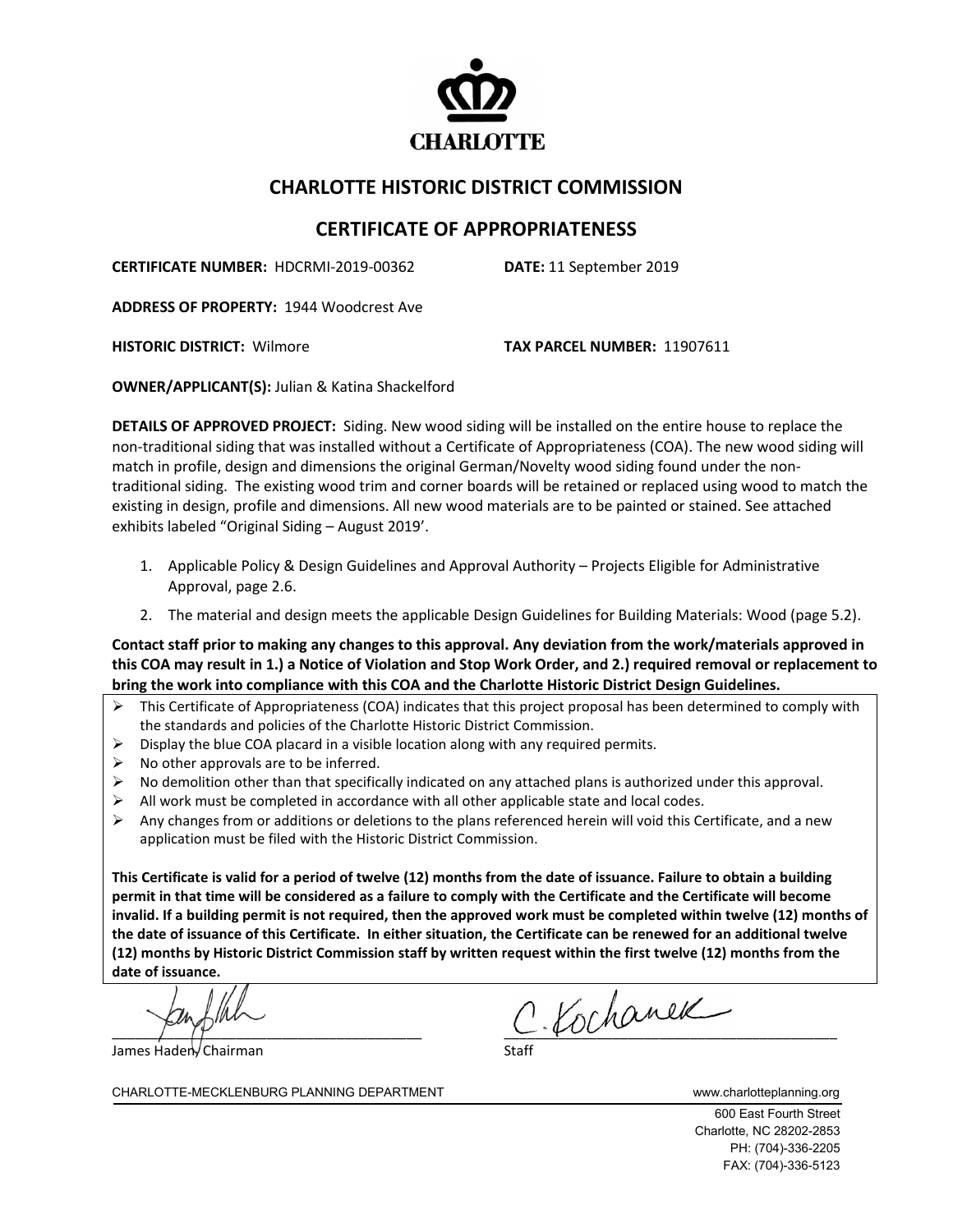Original Siding-August 2019



NPPROVED Charlotte 88 Historic District Commission Certificate of Approprietones